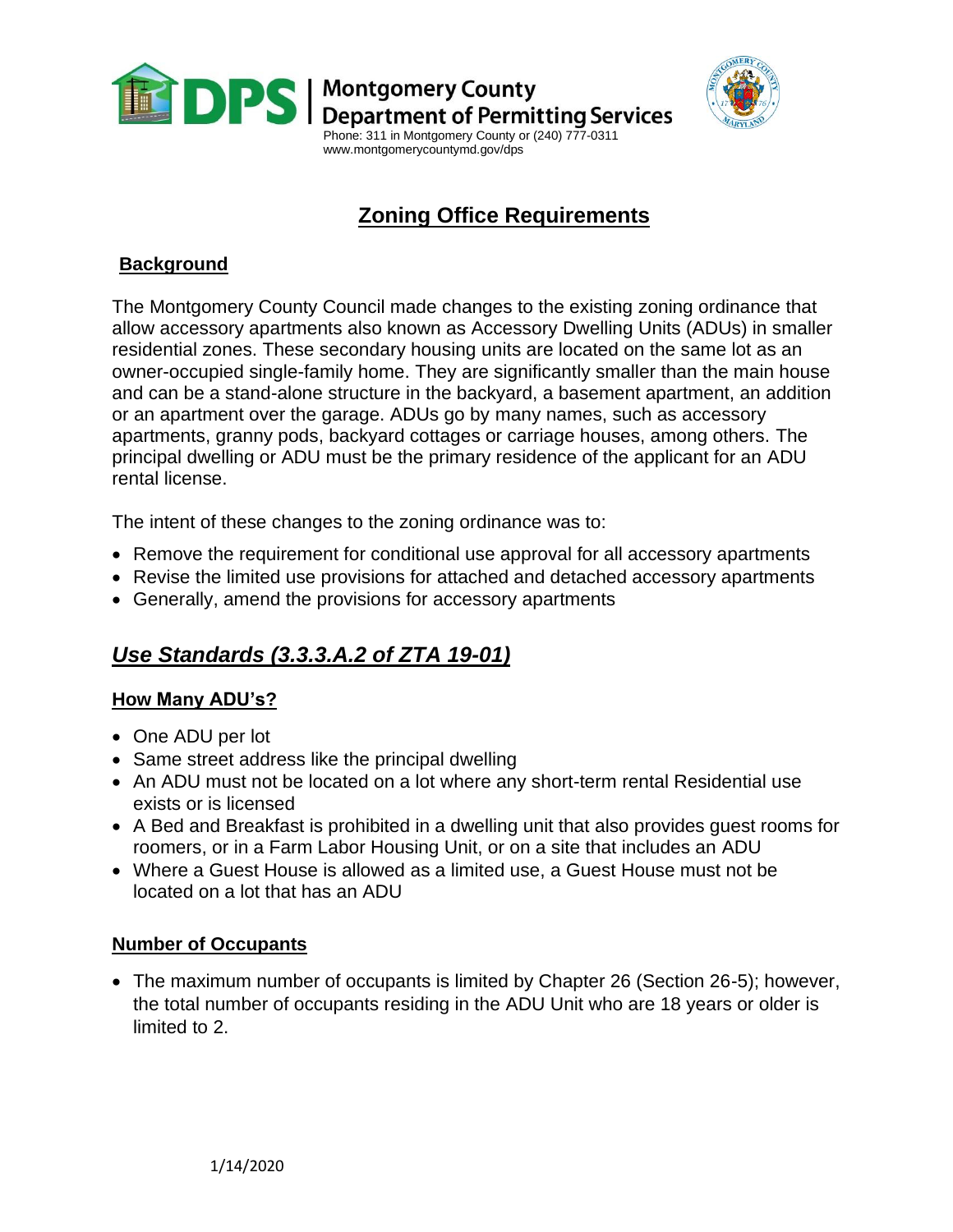



#### **ADUs allowed in Agricultural and Rural Residential Zones**

- ADU is excluded from any density calculations. If the property associated with an ADU is subsequently subdivided, the ADU is included in the density calculations
- In the AR zone, any ADU may be prohibited under Section 3.1.5, Transferable Development Rights.

#### **Lot Size**

Detached ADUs are allowed as a limited use in R-200, R-90, and R-60 zones (currently only allowed in the RE-1, RE-2 and RE-2C residential zones). Where an attached ADU is allowed as a limited use, it must satisfy the use standards for all ADUs under Section 3.3.3.A.2.

### **Lot Coverage**

The maximum footprint of an ADU, in combination with other structures on the site, is limited by the total lot coverage limit in the underlying zone and the maximum gross floor area of the unit; and unless modified by the use standards for an ADU, an ADU must comply with the setback, height, and building lot coverage standards of an accessory structure in the underlying zone.

#### **Parking**

Except for lots located within 1 mile of any Metrorail, Purple Line, or MARC Rail Station, either:

(a) one on-site parking space is provided in addition to any required on-site parking space for the principal dwelling; however, if a new driveway must be constructed for the ADU, then a total of at least two on-site parking spaces must be provided; or

b) the Hearing Examiner finds under the waiver in Section 29-26(b) that there is adequate on-street parking;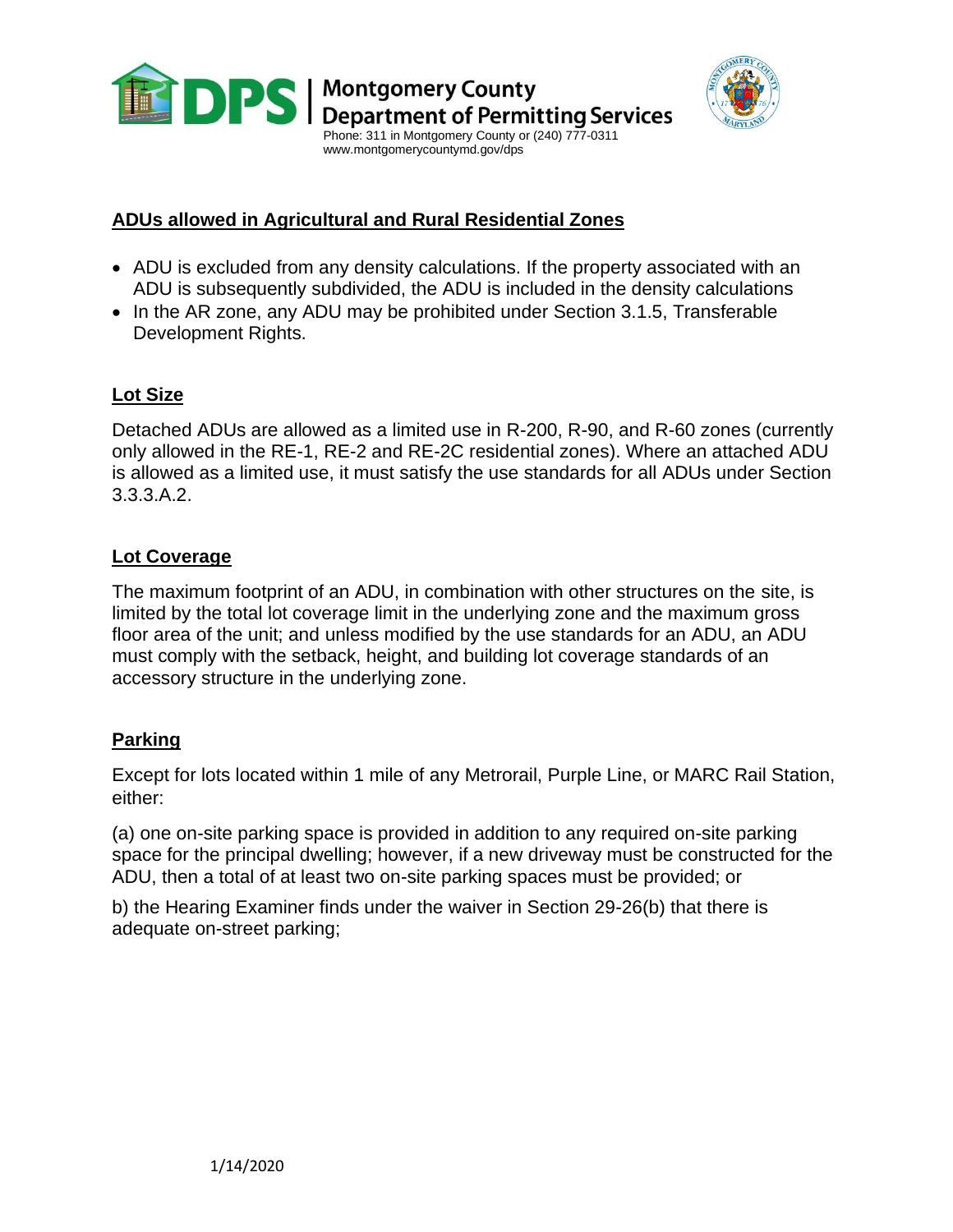



# *Attached ADU (internal or addition)*

All use standards above and a) and b) below:

a) A separate entrance located either:

- 1. On the side or rear of the dwelling;
- 2. At the front of the principal dwelling, if the entrance existed before May 20, 2013; or

3. At the front of the principal dwelling, if it is a single entrance door for use of the principal dwelling and the attached ADU



b) The maximum gross floor area, including any floor area used for an ADU in a cellar, must be:

- 1,200 square feet of gross floor area; or
- if the basement or cellar is used for the ADU, the gross floor area for the ADU may equal the square footage area of the basement or cellar